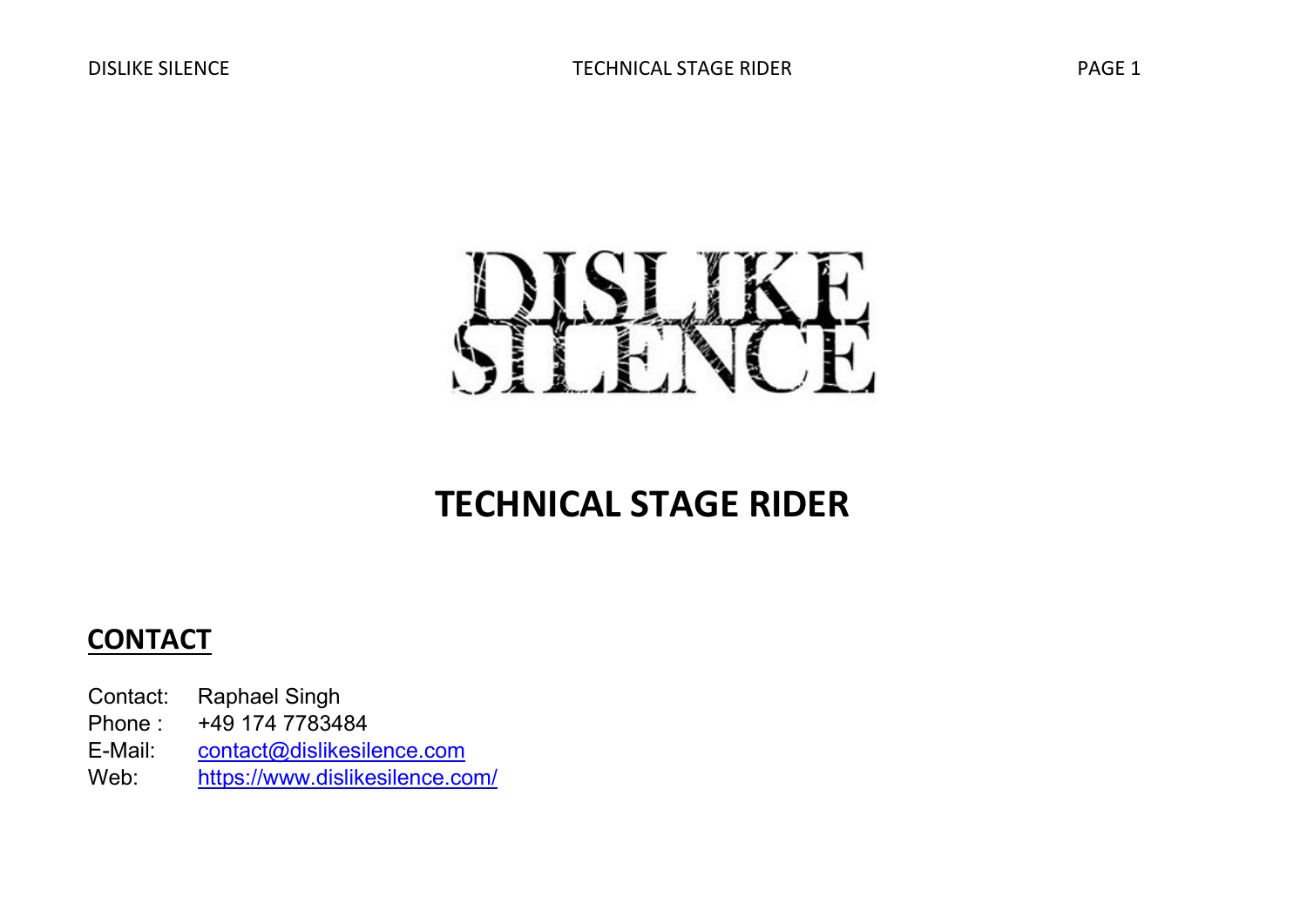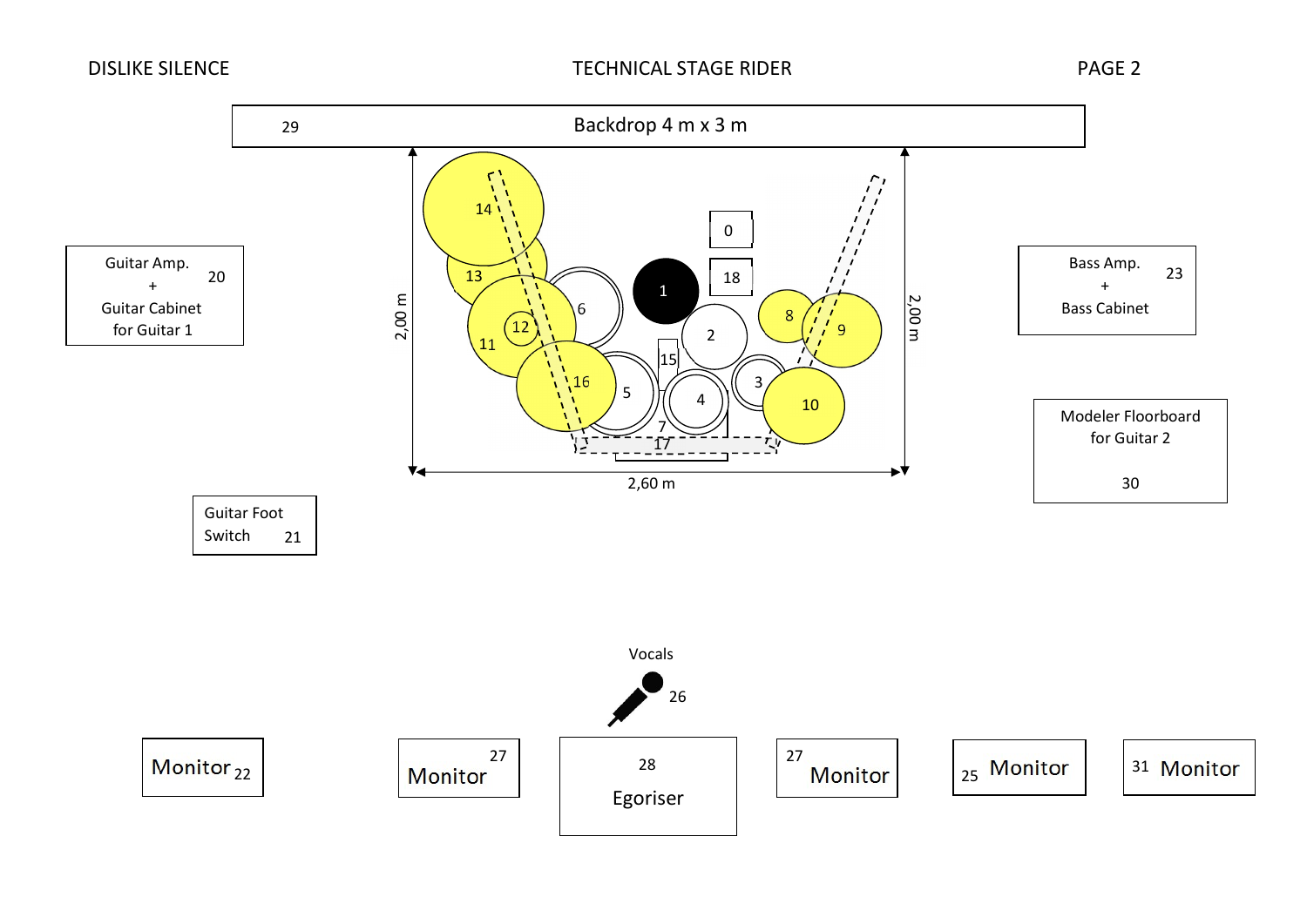# EQUIPMENT LIST

### **DRUMS**

| <b>Drumset:</b> | <b>Equipment supplied by Dislike Silence</b>                                                                                                                                        | No.            | <b>Requirements supplied by venue</b> |
|-----------------|-------------------------------------------------------------------------------------------------------------------------------------------------------------------------------------|----------------|---------------------------------------|
|                 | 24 x 18" Bassdrum                                                                                                                                                                   | $\overline{7}$ | Bassdrum Microphone                   |
|                 | 14 x 6,5" Snare Drum                                                                                                                                                                | $\overline{2}$ | Snare drum Microphone                 |
|                 | 10 x $8$ " Tom Tom                                                                                                                                                                  | 3              | Tom Microphone                        |
|                 | 12 x 9" Tom Tom                                                                                                                                                                     | 4              | Tom Microphone                        |
|                 | 14 x 10" Tom Tom                                                                                                                                                                    | 5              | Tom Microphone                        |
|                 | 16 x 16" Floor Tom                                                                                                                                                                  | 6              | Tom Microphone                        |
|                 | Alesis Sample Pad Pro (+ 2 x male jack cable mono 6.3mm)                                                                                                                            |                | 2 x female jack connector mono 6.3mm  |
|                 |                                                                                                                                                                                     | 18             | 230V Power Supply                     |
|                 | Smartphone with 1 x female jack cable connector stereo 6.3mm.<br>Smartphone is used for playing the clicktrack. Clicktrack must<br>only be audible on the drummer's in-ear monitor. | 0              | 1 x male jack cable stereo 6.3mm      |
|                 |                                                                                                                                                                                     |                |                                       |
| Hardware:       | <b>Gibraltar Curved Drum-Rack</b>                                                                                                                                                   | 17             |                                       |
|                 | Tama HH75WN Hi-Hat                                                                                                                                                                  | 8              |                                       |
|                 | Tama HS70WN Snare Stand                                                                                                                                                             | $\overline{2}$ |                                       |
|                 | Tama HT530C Drum Throne                                                                                                                                                             | 1              | $\blacksquare$                        |
|                 | Tama HP910LSW Speed Cobra Double                                                                                                                                                    | 15             | ä,                                    |
|                 |                                                                                                                                                                                     |                |                                       |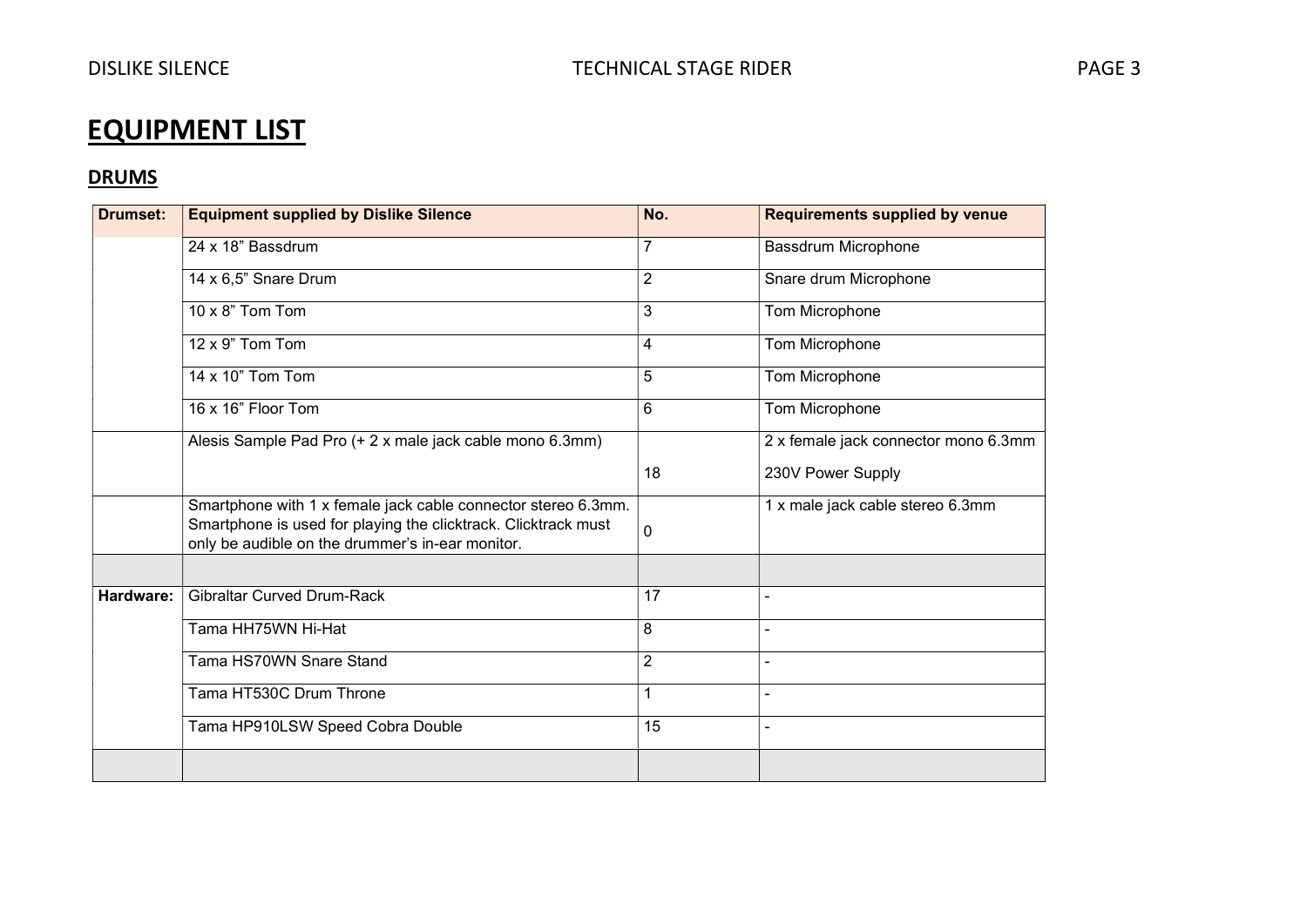| <b>Cymbals:</b> | Meinl 14" MCS Medium Hi-Hat          | 8  | Overhead Microphone                                                                                                  |  |
|-----------------|--------------------------------------|----|----------------------------------------------------------------------------------------------------------------------|--|
|                 | Meinl 16" Classics Custom Med. Crash | 9  | Overhead Microphone                                                                                                  |  |
|                 | Meinl 17" Classics Custom Med. Crash | 10 |                                                                                                                      |  |
|                 | Meinl 18" Classics Custom Med. Crash | 16 |                                                                                                                      |  |
|                 | Meinl 20" MCS Medium Ride            | 11 |                                                                                                                      |  |
|                 | Meinl 8 1/2" M-Series Bell           | 12 |                                                                                                                      |  |
|                 | Paiste 16" China                     | 13 |                                                                                                                      |  |
|                 | Meinl 20" MB20 China                 | 14 |                                                                                                                      |  |
|                 |                                      |    |                                                                                                                      |  |
| <b>Monitor:</b> | In-Ear-Monitor                       | 19 | In-Ear-Transmitter/-Reciever<br>(If in-ear-system is not available, 1 x stage<br>monitor speaker has to be supplied) |  |

### Guitar 1

|          | <b>Equipment supplied by Dislike Silence</b> | No. | <b>Requirements supplied by venue</b> |
|----------|----------------------------------------------|-----|---------------------------------------|
| Guitars: | Epiphone Les Paul Custom Zakk Wylde PLUS     |     |                                       |
|          | <b>Bullseye Antique Ivory</b>                |     |                                       |
|          | Schecter Hellraiser C-1 FR                   |     |                                       |
|          | ESP E- II Eclipse 7                          |     |                                       |
|          | Acoustic Guitar                              |     | DI-Box                                |
| Head:    | <b>ENGL Powerball 2 E645/2</b>               | 20  | 230V Power Supply                     |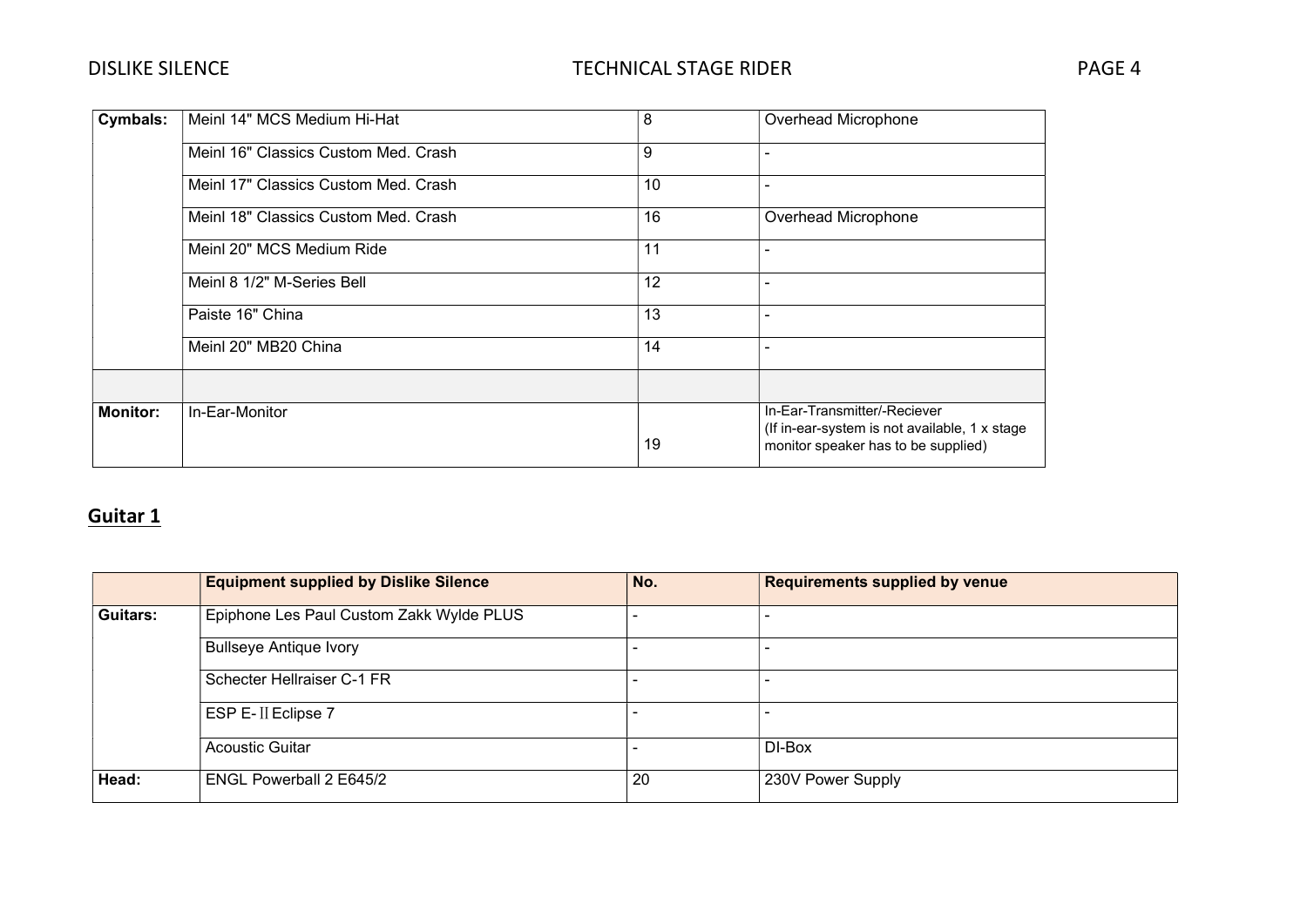| <b>Cabinet:</b> | ENGL Pro XXL Cabinet 4X12" E412XXL Vintage 30  | 20  | Microphone                |
|-----------------|------------------------------------------------|-----|---------------------------|
|                 | <b>Accessoires: ENGL Custom Footswitch Z-5</b> | 21  | 230V Power Supply         |
|                 | Behringer Promatic Tuner TU300                 |     |                           |
|                 | Zakk Wylde Signature Wah Cry Baby              |     |                           |
| <b>Monitor:</b> |                                                | -22 | 1 x stage monitor speaker |

### Guitar 2

|                 | <b>Equipment supplied by Dislike Silence</b>      | No. | <b>Requirements supplied by venue</b> |
|-----------------|---------------------------------------------------|-----|---------------------------------------|
| Guitars:        | ESP LTD EC-256                                    |     |                                       |
|                 | <b>Acoustic Guitar</b>                            |     | DI-Box                                |
|                 |                                                   | 30  | 1 x male jack cable 6.3mm stereo      |
|                 | Accessoires:   Modeler Floorboard Line 6 Helix LT |     | 230V Power Supply                     |
| <b>Monitor:</b> |                                                   | 31  | 1 x stage monitor speaker             |

### Bass Guitar

|         | <b>Equipment supplied by Dislike Silence</b> | No. | <b>Requirements supplied by venue</b> |
|---------|----------------------------------------------|-----|---------------------------------------|
| Guitar: | Tino Tedesco JD JB/5                         |     |                                       |
| Head:   | SansAmp Tech 21-NYC                          | 23  | 230V Power Supply                     |